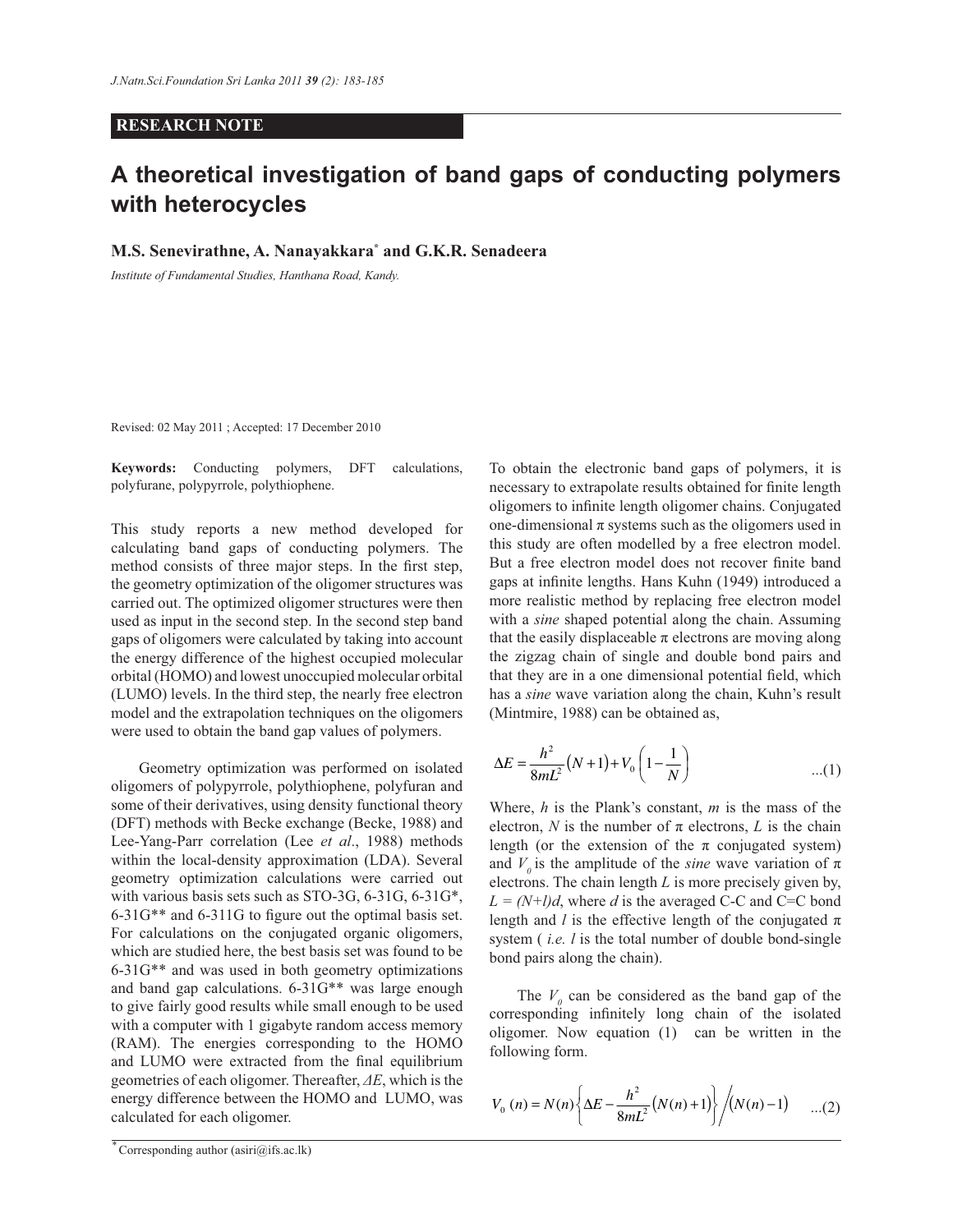where *n* is the number of monomer units. For each oligomer, by using equation (2),  $V<sub>0</sub>$  is calculated from the HOMO - LUMO band gap *ΔE*, which was obtained by DFT methods as described before. In other words,  $V<sub>o</sub>$  represents the band gap of the infinite chain, which produces correct *ΔE* of the finite oligomer. Then by plotting  $V_0(n)$  *vs*  $1/n$  and extrapolating  $V_0(n)$ , the value for  $V_0(\infty)$  is obtained. This  $V_0(\infty)$  is now corresponding to the band gap of the polymer.

 First geometry optimization calculations were carried out on oligomers of thiophene, pyrrole, furan, 3-methyl thiophene, 3-methyl pyrrole, and 3-methyl furan and then the band gaps of the corresponding polymers were calculated by extrapolation. Becke exchange and Lee-Yang-Parr correlation methods (Becke, 1988; Lee *et al*., 1988) were used for all the DFT calculations.

The estimated values of  $V<sub>0</sub>$  using equation (2) corresponding to oligomers of each polymer were plotted against the reciprocal of the number of monomer units (Figure 1). By finding the value of  $V$ <sup>0</sup> where each line intersects the y-axis in Figure 1,  $V_0(\infty)$  or the band gaps of the corresponding polymers were estimated. Table 1 shows the calculated values based on this method along with the previously reported experimental values in the literature.

**Table 1**: Theoretically calculated band gaps of conducting polymers with heterocycles

| Molecule                | $V_{\circ}$ (eV) | V <sub>(Corrected)</sub><br>(eV) | Experimental<br>(eV) | Reference                                           |
|-------------------------|------------------|----------------------------------|----------------------|-----------------------------------------------------|
| Polythiophene           | 0.75             | 1.8                              | $1.8 - 2.21$         | Mintmire et al., 1988 and<br>Kaeriyama et al., 1989 |
| Polypyrrole             | 1.4              | 3.3                              | $2.9 - 3.2$          | Mintmire et al., 1988 and<br>Zotti et al., 1992     |
| Polyfuran               | 1.05             | 2.5                              | $1.94 - 2.7$         | Mintmire et al., 1988 and<br>Breeze et al., 2001    |
| Poly 3-methyl thiophene | 0.71             | 1.7                              | $1.7 - 2.4$          | Nguyen-Cong et al., 1993                            |
| Poly 3-methyl pyrrole   | 1.23             | 2.9                              | 2.93                 | Kaeriyama et al., 1989                              |
| Poly 3-methyl furan     | 0.90             | 2.1                              |                      |                                                     |



**Figure 1**: Plot of the calculated band gaps of oligomers against the reciprocal of corresponding oligomer lengths, i.e. the number of monomer units